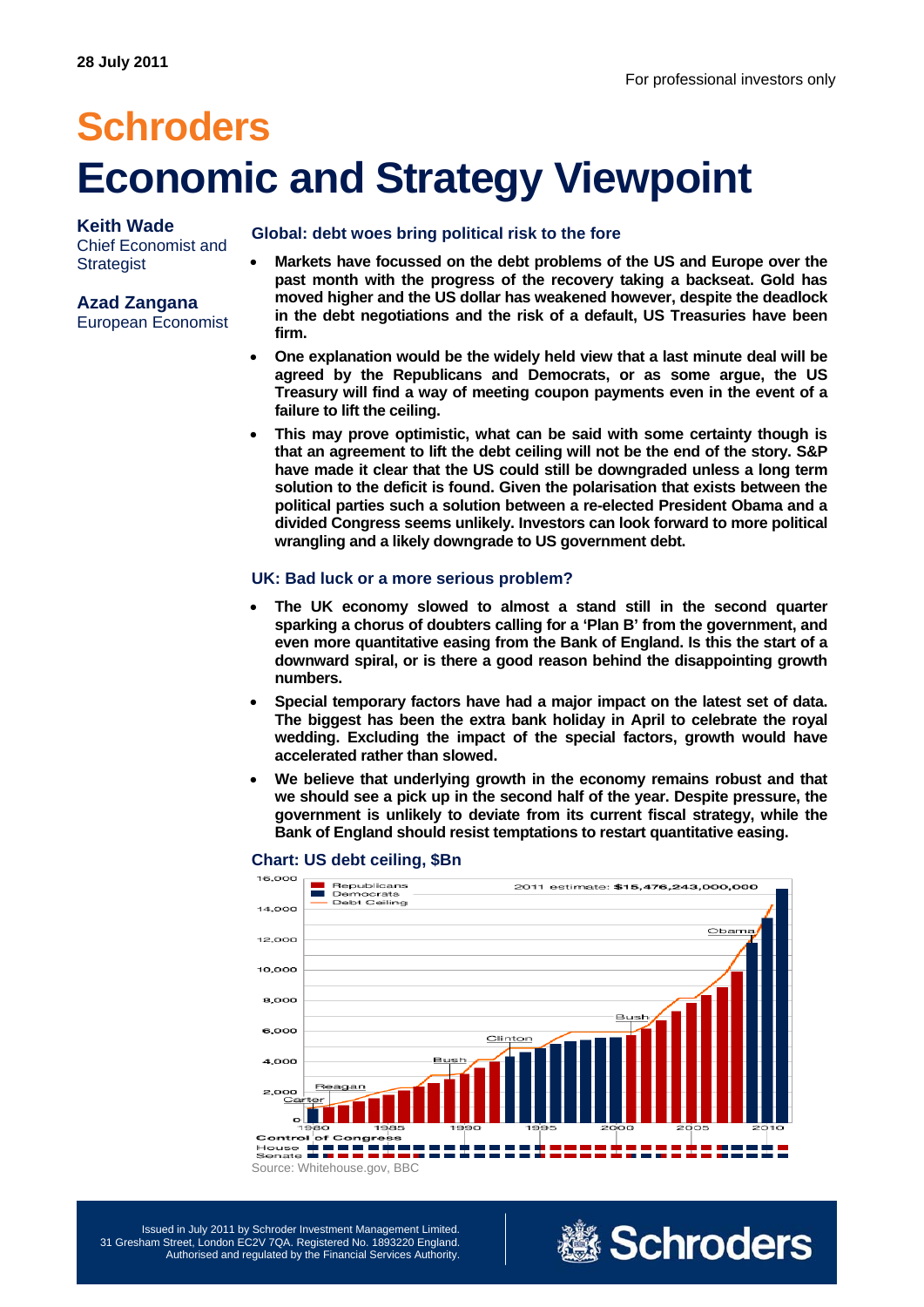## **Global**

*Recovery takes backseat as markets focus on moves to solve debt problems* 

*Gold moves higher, but Treasuries remain firm* 

## **Debt woes bring political risk to the fore**

The progress of the economic recovery has taken a backseat over the past month as markets have focussed on the fiscal struggles in the US and Eurozone. Lack of progress on lifting the debt ceiling in the US means there is still a risk of a default by the US government on Treasury bonds. The deadline for an agreement is August 2nd, shortly after this report is released, although it may still be possible to gain a further extension. Meanwhile, as the US runs the risk of creating a "voluntary" sovereign debt crisis, European leaders have been working to avoid an inevitable default with a second bailout package for Greece.

Not surprisingly this backdrop has been good for gold which has now broken through the \$1600/ oz level. Fearful of default, investors are seeking alternative risk free assets to AAA rated government debt and the "barbarous relic" has been a beneficiary. Gold and other commodities have also benefitted from weakness in the US dollar. Yet, despite the deadlock over the debt ceiling, US Treasury bonds have remained firm with 10 year yields hugging 3% (see chart 1). Given that the past month has also seen the end of quantitative easing, the Treasury market has been remarkably resilient in the face of political risk.

#### **Chart 1: Gold pushes higher whilst Treasury yields stay firm**



### **US – heading for a voluntary default?**

One explanation for the lack of reaction in US Treasuries would be that investors simply do not believe that politicians will fail to lift the debt ceiling. Whilst this may show touching faith in the ability of a divided Congress to do the right thing, this is looking like more of a risk as the deadline approaches and the gulf between Republicans and Democrats remains.

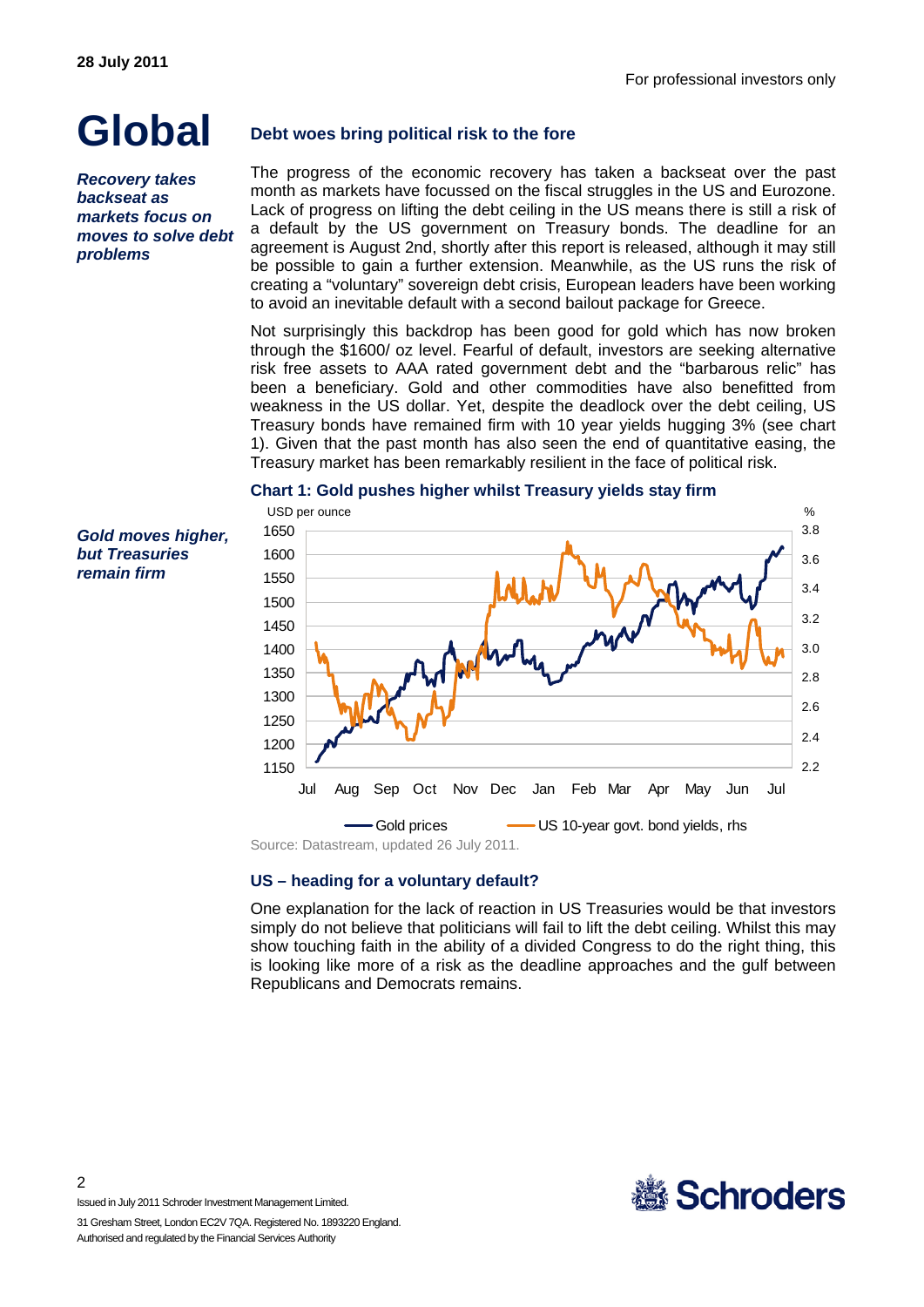*Consensus is that coupons will be paid*  One hope is that in the event of failing to lift the ceiling, coupon payments will be prioritised and there have been discussions between the Whitehouse and Treasury on how this might be achieved. Gold sales from reserves have been mentioned as a source of funding, for example. How politicians then justify prioritising investors whilst cutting public services remains to be seen. The consensus is that coupons will be paid, even though this would mean potentially missing a large social security payment on August 3rd.

*Ratings agencies signal downgrades*  The ratings agencies, however, have been clear: S&P, Moody's and Fitch say they would downgrade the US in the event of failing to lift the debt ceiling and a coupon or principal payment is then missed. S&P have also said they would put the US in selective default in these circumstances. Should this occur and be followed by other agencies there could be an almighty scramble for the remaining AAA rated securities with some investors having little option but to sell Treasury bonds.

*Creating a potential shortage of AAA securities*  Although Treasuries are only one third of the Barclays US aggregate index, three quarters of the credit profile is AAA due to the implicit backing of agency and agency MBS by the US Treasury. On the basis that this would also be downgraded, only 5% of debt in the Barclays aggregate would be AAA, according to Ned Davis Research.

> The hope would be that any default is only temporary and the ratings agencies have said they would move the US back to a AA range if the debt ceiling was increased and missed payments made whole. Nonetheless, this still represents a downgrade from current levels.

> At present the offer from the Republicans is to lift the ceiling in two steps with the result that another decision would be needed in six months time. Not surprisingly, the Obama administration are keen to avoid this as it would mean that the issue would return during the Presidential election year.

*Long term solution is needed*  Looking further ahead though, whatever the outcome in the near term, a solution to the deficit needs to be found. Figures from the OECD show the US is expected to run a deficit of 10% GDP in 2011 with total public debt rising above 100% GDP. The lack of political consensus means that the deficit is only expected to fall to 9% of GDP in 2012, with outstanding debt rising to 107% GDP. S&P have indicated that even if the debt ceiling is lifted and no coupons or principal payments are missed they could still downgrade the US if long term measures are not put in place to bring down the deficit.

*Gap between the parties is wider than at any time since the civil war*  This suggests that the current debate on the debt ceiling will be just a taste of things to come. It is not that Republicans and Democrats cannot come together, but that the likelihood of agreement is low when views are so polarised. For example, although difficult to quantify, academic estimates suggest that the ideological gap between the two parties on the issue of the role of government in the economy is currently wider than at any time since the civil war<sup>[1](#page-2-0)</sup>. If President Obama is re-elected, but the House remains under Republican control we can look forward to four years of political wrangling over the deficit.

<span id="page-2-0"></span> 1 See Polarised America by McCarty, Poole and Rosenthal. <http://polarizedamerica.com/#POLITICALPOLARIZATION>



Issued in July 2011 Schroder Investment Management Limited.

3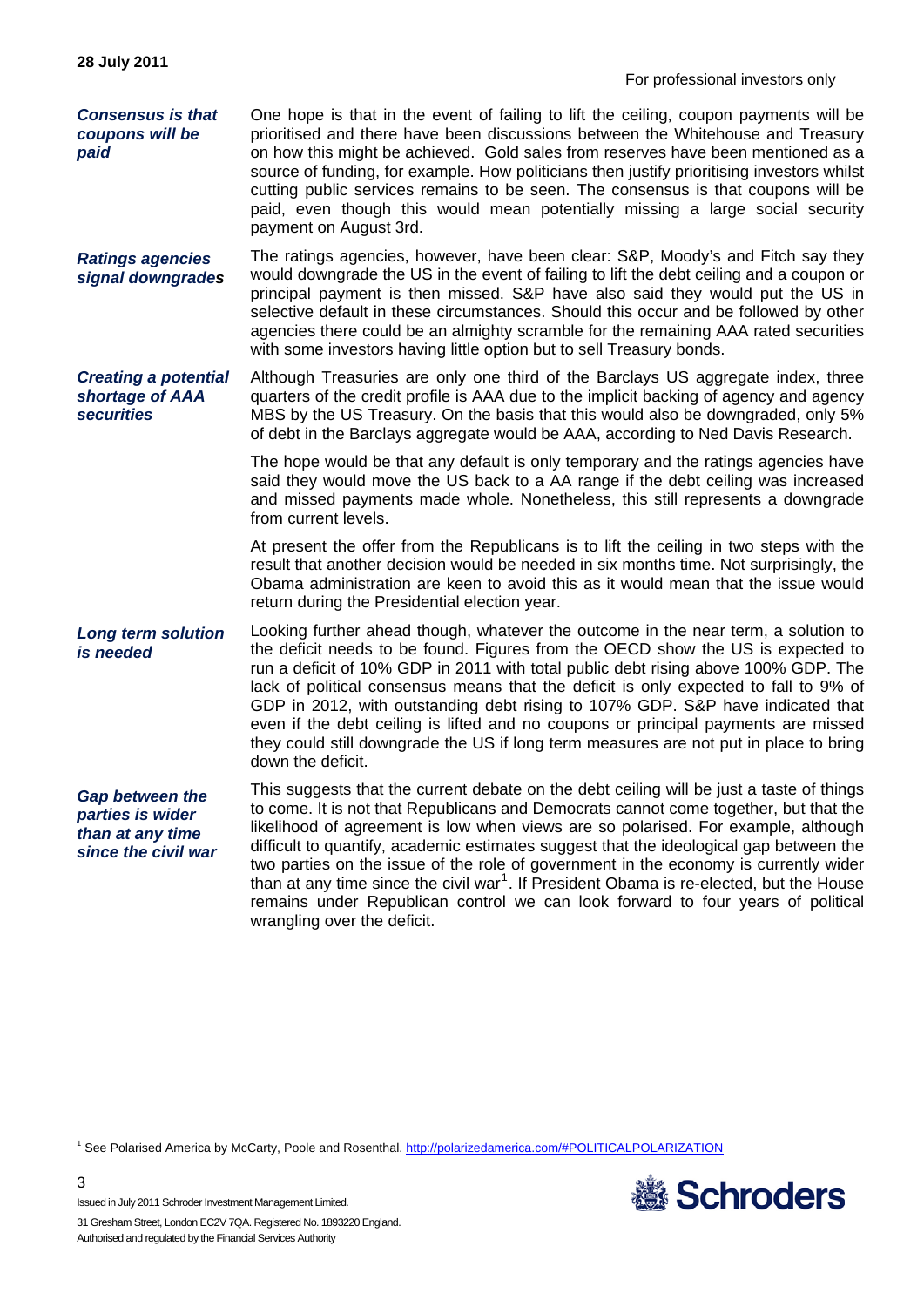For professional investors only

*US debt likely to be downgraded, but reserve currency status may still prevent a funding crisis…* 

*…which would be a pity* 

*Latest package kicks Greece into touch, but leaves unanswered questions* 

Will we see a crisis as a result with bond yields spiking higher? There seems to be a high probability of US government debt being downgraded. This might trigger a funding problem and some switching by investors, but the US still has the advantage of being the reserve currency of the world. Unless central banks in Asia and the Middle East stop hoovering up dollars then yields could remain range bound.

This is unfortunate in that a financial crisis, whilst painful, would probably be the one thing which would unite politicians in taking action as they try to stabilise markets and counter the adverse impact on growth. The bond market vigilantes who kept politicians in check in the past have gone and with them so has the conventional wisdom that political gridlock is good for markets.

#### **Greek bailout 2.0**

On Europe, the latest package is seen as a step forward in that it reduces the levels of Greek debt outstanding through (a) imposing a haircut on bond holders who now face the choice of "voluntarily" rolling over their holdings, and (b) giving a greater role to the European Financial Stability Fund (EFSF), creating a framework for dealing with future crisis.

Our European economist Azad Zangana has given our reaction to the package<sup>[2](#page-3-0)</sup> which makes us marginally more optimistic as it should kick Greece into touch for a period. In our view though it leaves two unanswered questions.

The first is whether Portugal and Ireland will come forward and ask for a similar package. Although EU leaders have said that Greece is a one off, it may be difficult not to treat the other two bail-out countries in the same way. Secondly, there is still a danger of contagion to Spain and Italy which would require a much larger bail out fund.

The one factor which would help both the US and Europe is, of course, growth. Unfortunately at this point the post financial crisis economy in the US and Europe seems unlikely to be able to deliver the above trend increases in activity needed to significantly bring down unemployment and the budget deficit.

<span id="page-3-0"></span> 2 See 22 July 2011 Schroders Quickview: Merkel and Sarkozy throw the kitchen sink at the peripheral debt problem. <http://www.schroderstalkingpoint.com/node/1117>



Issued in July 2011 Schroder Investment Management Limited.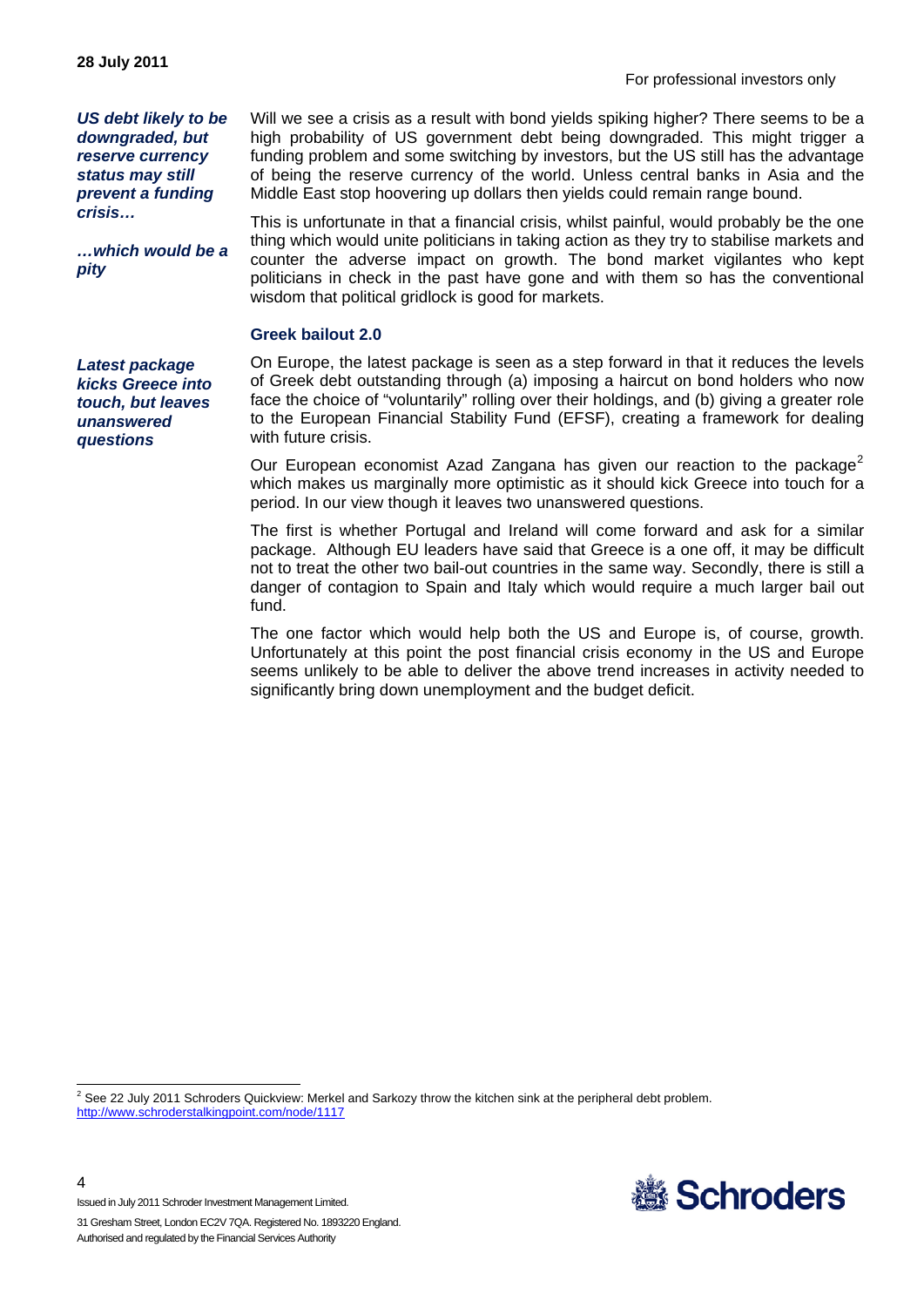# **UK**

*GDP Growth disappoints, again, rising by just 0.2% in Q2* 

### **Bad luck or a more serious problem?**

Yet another dissapointing GDP print in the UK, once again sparking a debate about the state of the UK economy, and whether a 'plan B' is needed.

The Office for National Statistics estimates real GDP growth to have slowed from 0.5% in the first quarter of the year, to just 0.2% in the second quarter of the year (see chart A). This means that the economy has grown by just 1.4% over the first half of the year on an annualised basis – close to half of the previously estimated trend rate of growth. At this rate, it could take another two and a half years before output returns to its pre-recession peak back in Q1 2008.



#### **Chart 2: Quarterly real GDP growth**

Source: Office for National Statistics. Updated 27 July 2011.

*The poor growth data has raised questions over whether a 'plan B' is needed* 

In commenting on the data, Chancellor George Osborne said: *"The positive news is that the British economy is continuing to grow and is creating jobs. And it is positive news too that at a time of real international instability we are a safe haven in the storm."[3](#page-4-0)*

Shadow Chancellor Ed Balls took a predictably different view, accusing the Chancellor of being "*breathtakingly complacent",* blaming the government's tax and spending policy. The opposition Labour party is calling for a new strategy on growth, in particular, a reversal of the VAT hike earlier this year, and slower and smaller cuts to public sector expenditure.

Though we are unbiased in analysing the political situation in the UK, we would point out that there was little difference between the previous Labour Party Chancellor's budget plans, and the current plans being implemented by the coalition government. Regular readers will remember that we had predicted VAT to rise before the 2010 general election, regardless of which party would be victorious<sup>[4](#page-4-1)</sup>

 $3$  Widely reported in press on 27 July 2011.

l



<span id="page-4-1"></span><span id="page-4-0"></span><sup>4</sup> See *"Revising UK inflation forecast on expected VAT hike"*, 26 April 2010.

<sup>5</sup> 

Issued in July 2011 Schroder Investment Management Limited.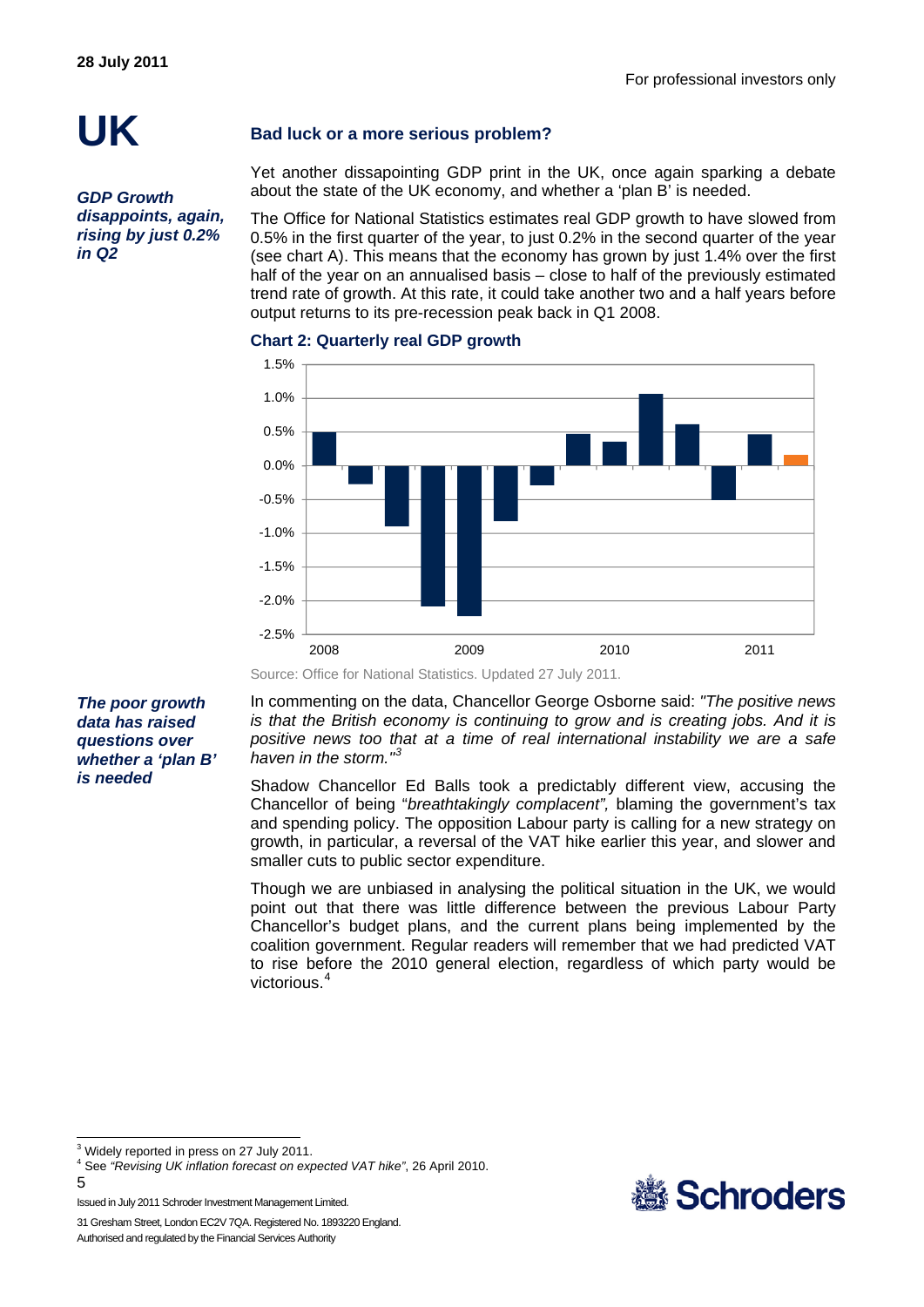#### **More special factors**

*The UK was hit by three special factors….* 

This is the second GDP release in the past year that has dissapointed. The half a percentage point contraction in the final quarter of last year was blamed on heavy snow disrupting business. This time, there were three special factors mentioned in the ONS' release that contributed towards the slowdown in activity:

The first special factor is the impact of the tragic earthquake and tsunami in Japan. Although only 2.5% of UK exports go to Japan, 3.5% of UK imports are from Japan, with a significant proportion going to the car manufacturing industry.<sup>[5](#page-5-0)</sup> The closure of Japanese manufacturing plants meant that UK car manufacturers that are reliant on these plants had to slow production significantly. For example, the Honda plant in Swindon, Wilshire said that it would halve weekly production from April, while Toyota announced it would close its Burnaston factory in Derbyshire for two days each week in May.<sup>[6](#page-5-1)</sup>

The earthquake and tsunami hit Japan on the  $11<sup>th</sup>$  of March, but the most of the economic impact on UK manufacturers came a month later. The ONS estimates motor viehicle and trailer production to have fallen by 7.1% in April, and has since only picked up by 4% in May (see chart 3).

#### **Chart 3: Motor vehicle and trailer production**

Level of output, 2006=100

*…the first was the impact of the Japan earth quake and tsunami on the supply of parts to the UK car industry…* 



Source: Office for National Statistics. Updated 27 July 2011.

Though the car production industry is a relatively small contributor to economic growth (0.3% of total gross value added), we estimate that assuming car production was unchanged in June, then data for April and May suggests the industry could have detracted a tenth of a percentage point from GDP growth in the second quarter.

<span id="page-5-0"></span><sup>5</sup> Goods and services average since 1996.

<span id="page-5-1"></span> $6$  As reported by the Guardian Online on  $6<sup>th</sup>$  and 20<sup>th</sup> of April respectively.

l



<sup>6</sup> 

Issued in July 2011 Schroder Investment Management Limited.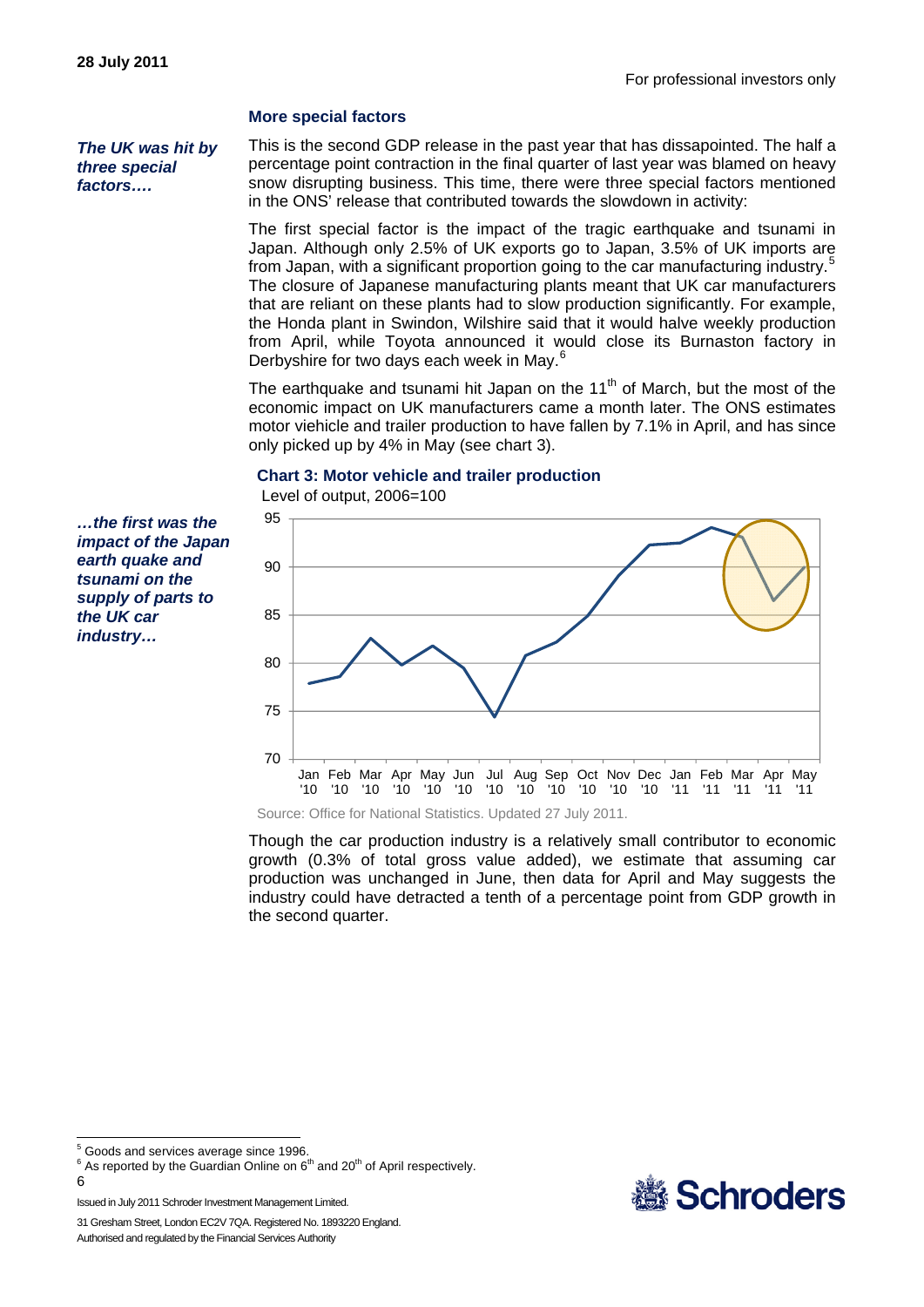The good news is that both Honda and Toyota expect to make up the short fall in production this year, which means that we should expect better than previously forecast growth for the second half of the year.

*…the second was a record warm April…*  The second special factor was the unseasonally warm weather in the second quarter. According to the Met Office (the UK's national weather service), April 2011 was the wamest April since records began in 1910, averaging between 3 to 5 °C warmer than normal. Consequently, demand for heating, and therefore also gas and electricity supply was much lower than usual.

*…and finally, the impact of the Royal Wedding Bank Holiday* 

The final special factor was the extra bank holiday to celebrate the royal wedding of the now Duke and Duchess of Cambridge. It is common practice to adjust for working days in national accounts data, which is why the timing of floating holidays like Easter do not have a major impact on quarterly data (note that the same treatment is not applied to inflation data, hence recent volatility). However, as the extra bank holiday is a special one-off, the ONS has not adjusted for the loss of a working day. This is consistent with what has happened in the past.

The worst possible case scenario would be if the entire economy had stopped working on that day, which means a loss of 1 of the 62 working days in Q2, knocking off 1.6 percentage points from Q2 GDP growth. Clearly, many companies were open for business on the bank holiday, and so the impact would have been smaller.

The last example of this type of holiday was Her Majesty the Queen's Golden Jubilee celebration in June 2002. In fact, when comparing the impact of the latest holiday to that in 2002, we can see that with the exception of the supply of electricity, gas and water (see warm weather explanation above), all other major sub-indices of GDP fell by less than they did in June 2002. For example, manufacturing sector output fell by 5.4% in June 2002, but by only 1.6% in April 2011 (see chart 4).



#### **Chart 4: Comparing impact of special bank holiday (Q/Q growth)**

Source: Office for National Statistics. Updated 27 July 2011.



Issued in July 2011 Schroder Investment Management Limited.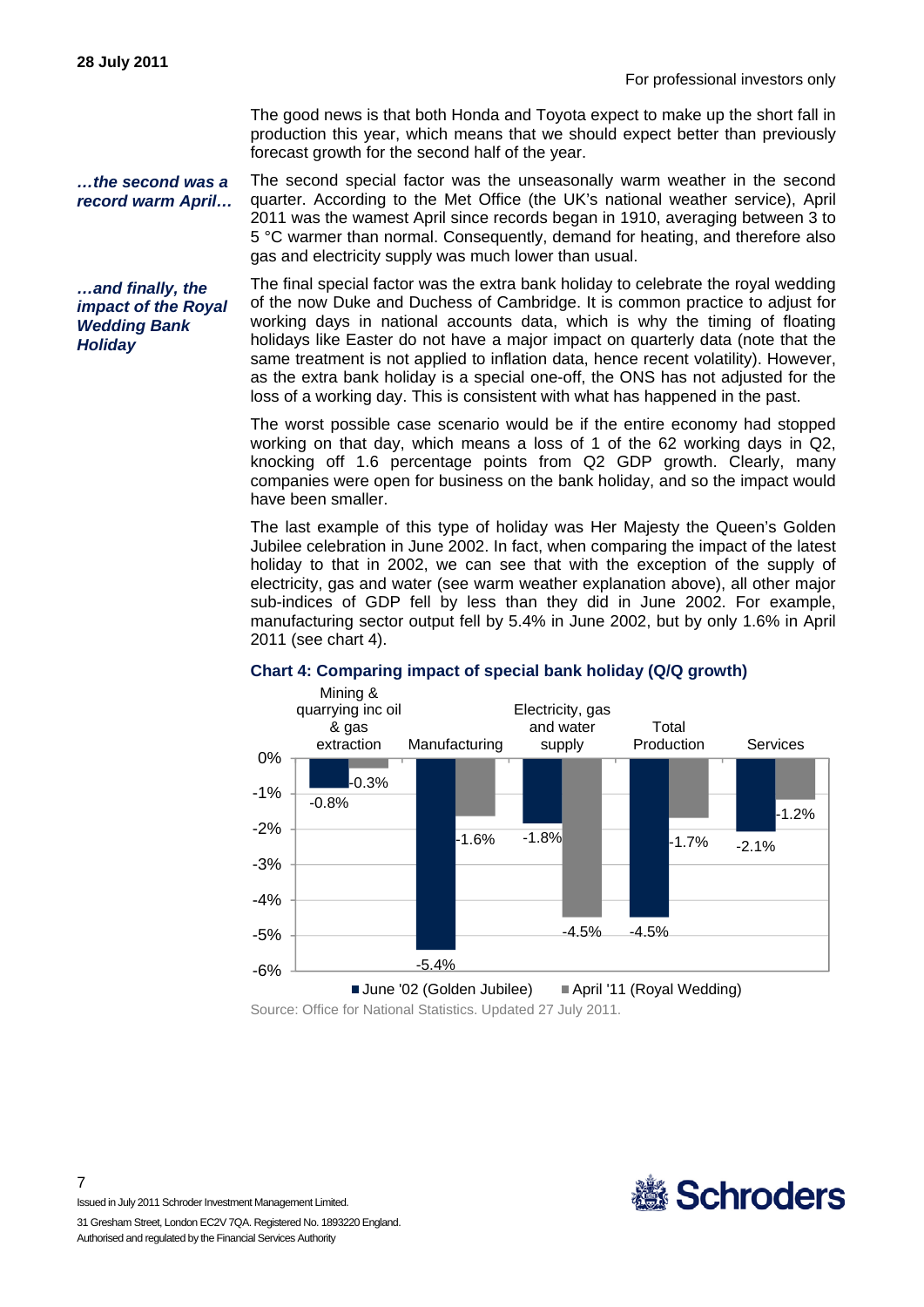For professional investors only

*Excluding the special factors, growth would have risen to 0.7% in Q2* 

*Service sector surveys suggest activity still below* 

*trend…* 

So what is the true state of the UK economy once these special factors have been netted out? The ONS helpfully estimates GDP growth to have actually accelerated from 0.5% in the first quarter to 0.7% in the second quarter had these short term shocks not taken place. Though we only have a consensus estimate of what the actual outcome was expected to be and not what it would have been excluding the special factors, we believe that many city economists would have been surprised by the underlying strength of the economy that the ONS is suggesting.

#### **Surveys still robust**

One way to check the state of the economy is to compare survey evidence to official data. For the service sector, most of the monthly indicators available are suggesting slightly below trend growth across the sector, with retail sector survey indicators suggesting the weakest level of activity (see chart 5). However, the range of indicators suggest between -0.2% and +0.2% growth for the three months to June 2011. This is lower than 0.5% Q2 growth estimated by the ONS, though these surveys have consistently underestimated service sector growth recently.

#### **Chart 5: Service sector activity indicators**

-4 -3 -2 -1 0 1  $\mathfrak{p}$ 2005 2006 2007 2008 2009 2010 2011 Markit - PMI BoE - Business Services BoE - Consumer Services BoE - Retail CBI - Distributive Trade (2MA) Source: Bank of England Agent scores, Confederation for British Industry Distributive Trade

Survey, Markit. Updated 27 July 2011. Standardised numbers since January 2000.

For the manufacturing sector, with the exception of the Markit PMI output index which has recently fallen below its long-run average, the remaining are reporting activity of between 1 and 1.5 standard deviations above their long-run trend (see chart 6). This means the surveys are suggesting growth for the manufacturing sector of between 0% and 1.4% in the three months to June. Compared to the 0.3% estimated by the ONS, this suggests that there could be some upside risk to the official estimate.



Issued in July 2011 Schroder Investment Management Limited.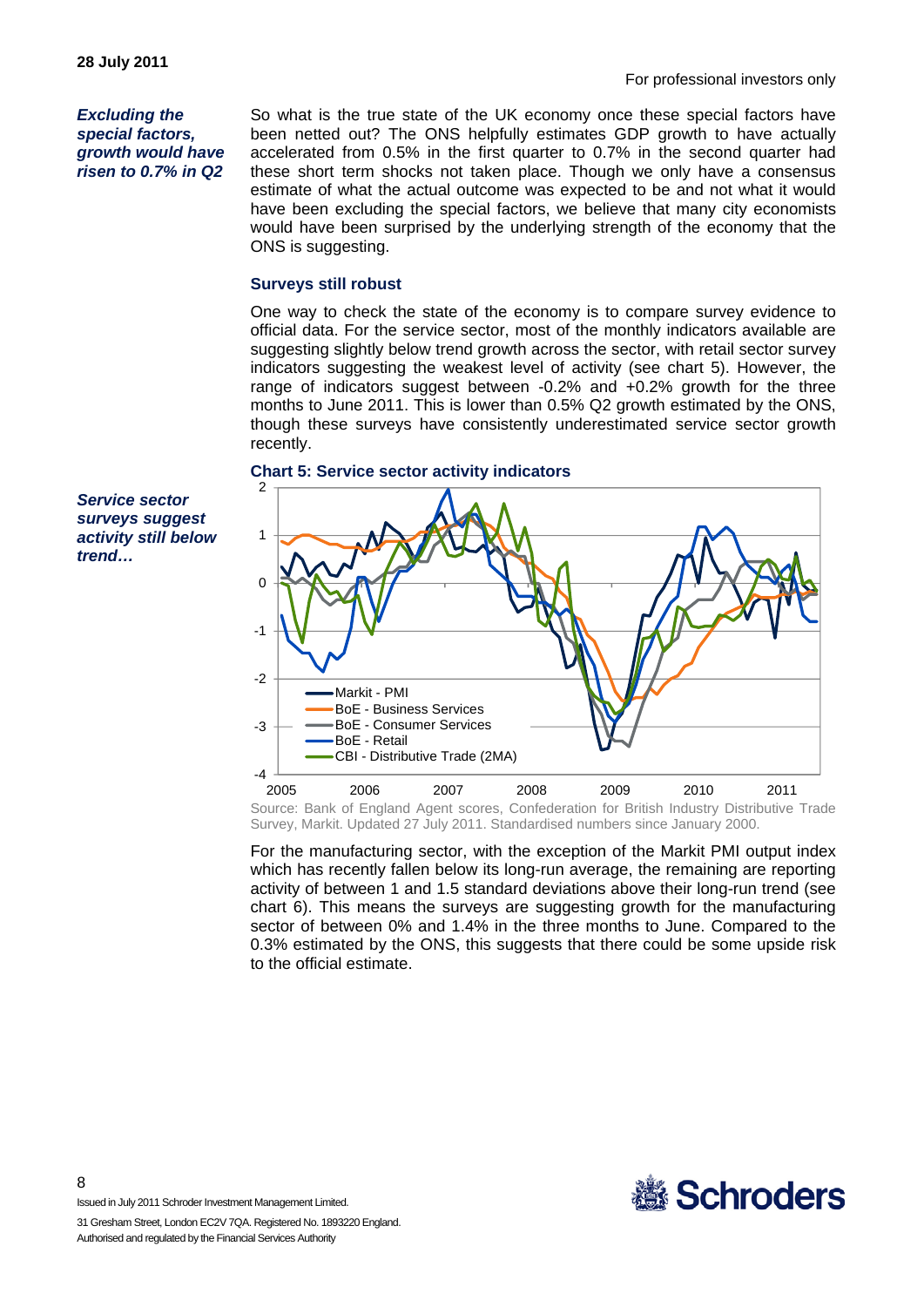*…where as the manufacturing surveys suggest slowing, but still robust growth* 



**Chart 6: Manufacturing surveys activity indicators**

2000 2001 2002 2003 2004 2005 2006 2007 2008 2009 2010 2011 Source: Bank of England Agent scores, Confederation for British Industry Industrial Trends Survey, Markit. Updated 27 July 2011. Standardised numbers since January 2000.

#### **Looking ahead & policy implications**

With regards to our UK growth forecast, the 0.2% result for second quarter growth was below our 0.4% estimate. However, our analysis suggests that the slowdown in Q2 should be temporary, and that the underlying economy is still making good progress in spite of these shocks. We have therefore not changed our forecast of 2.4% annualised for the second half of the year (0.7% for Q3, 0.5% in Q4). This means that our 2011 forecast as a whole has been reduced from 1.5% to 1.3%, but that our 2012 forecast remains unchanged at 1.9%.

In addition to the special factors discussed above, little attention has been given to the impact of the first phase of ticket sales for the London 2012 Olympics. Though around £300 million worth of tickets have been sold, these have not been counted in the GDP numbers just released. As the payments are for a service due for delivery next year, the ONS has judged it be appropriate to count the payments in the financial account (stock of assets and liabilities), and only record it as a flow (in GDP growth) when the Olympics take place in Q3 2012. This means that service sector and consumption data will be under-representing total spending by households this year, roughly to the tune of 0.1-0.2% of GDP.

In terms of policy response, we believe the government is unlikely to react by slowing the pace of fiscal consolidation. The next forecast update from the Office for Budgetary Responsibility (OBR) is due in the autumn, while the next budget is still some way away. In fact, though we doubt that the reaction would necessarily be to slow down fiscal consolidation. If the OBR is doing its job and the government serious about meeting its fiscal targets, then a downgrading of growth could even warrant more fiscal tightening, not less, despite the risks this would raise of a debt-deflation spiral.



Issued in July 2011 Schroder Investment Management Limited.

31 Gresham Street, London EC2V 7QA. Registered No. 1893220 England. Authorised and regulated by the Financial Services Authority

*Looking ahead, we think the weakest in Q2 was caused by temporally factors, and so we expect a stronger H2* 

*We do not expect the government to respond to the slowdown…*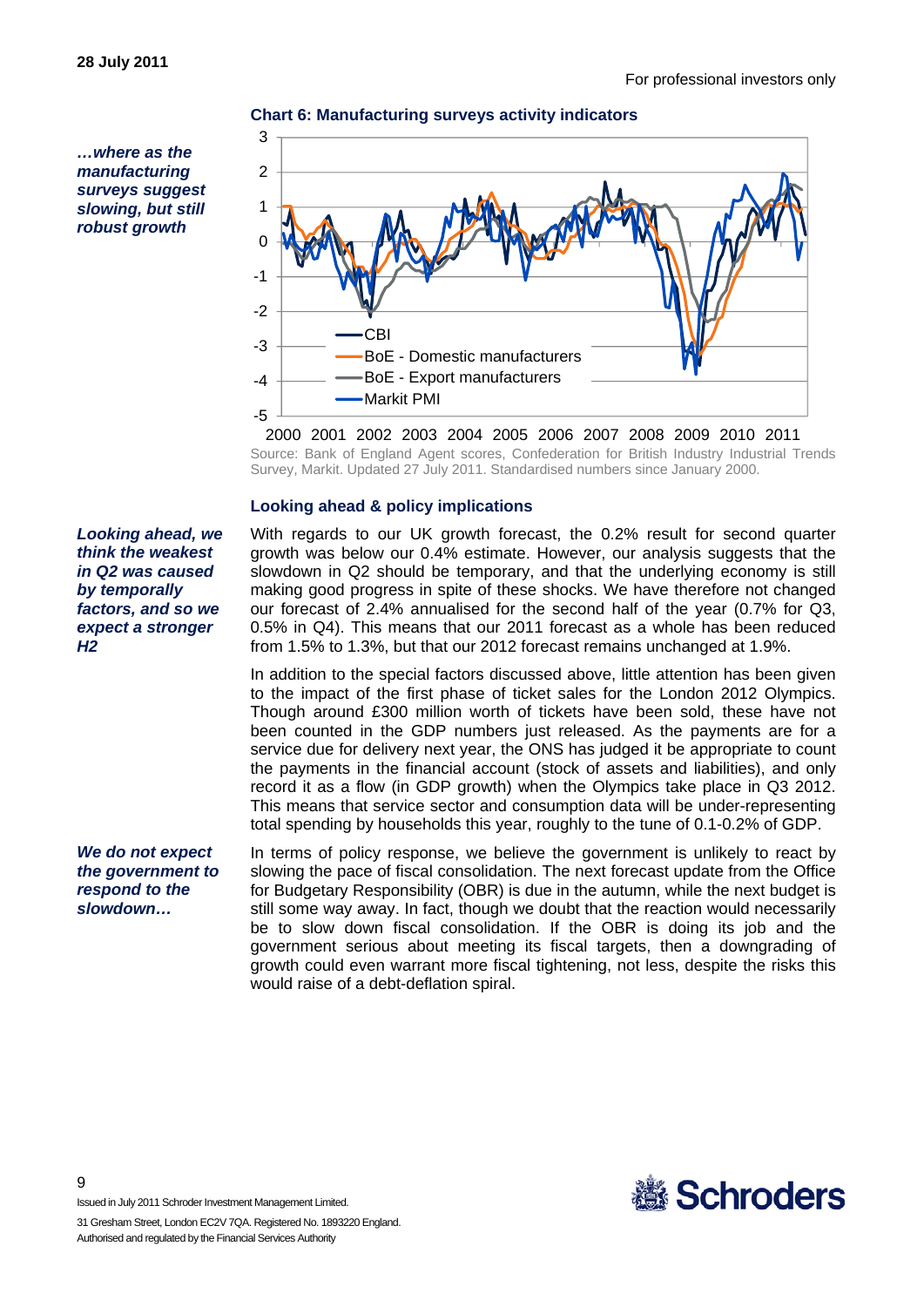*…but the BoE may be more dovish in the near term* 

Weaker growth may however prompt the Bank of England to be more vocal on its consideration of more quantitative easing. Assuming the Bank agrees with our assessment of the current situation, then it should look through the recent weakness, and opt not to restart its bond purchasing programme. That may disappoint certain members of the current government, but in our view, is the more prudent measure at this juncture.

A final note on the special celebrations, we of course congratulate the royal couple, and look forward to celebrating Her Majesty's Diamond Jubilee in 2012, but an easy way to boost growth would be to temporarily suspend one or more of the eight official annual bank holidays. Though we doubt there will be much support for this idea!



Issued in July 2011 Schroder Investment Management Limited.

10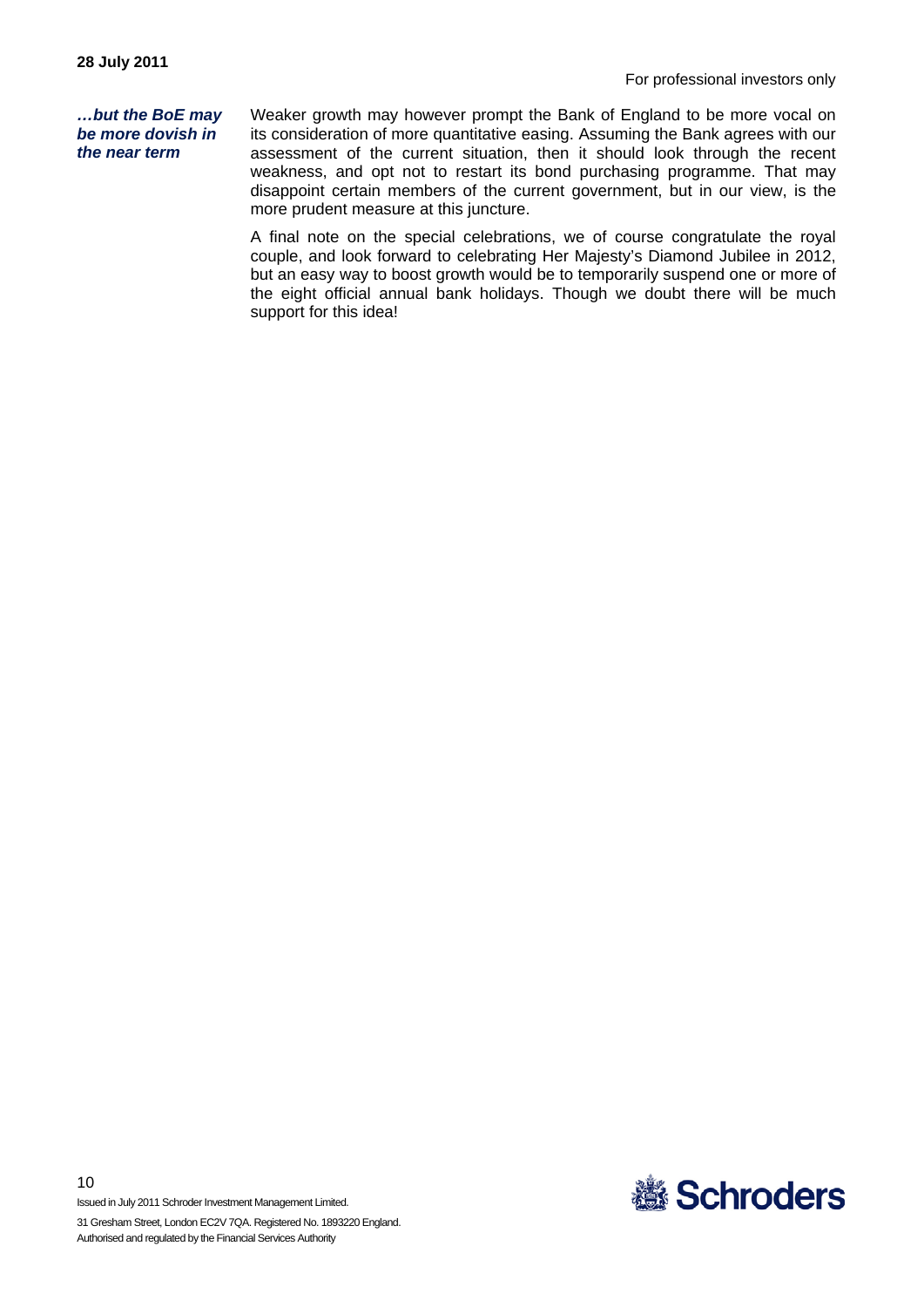#### **I. Forecast summary**

### **Real GDP**

| y/y%                 | Wt (%) | 2010   | 2011 | <b>Consensus</b> | 2012 | <b>Consensus</b> |
|----------------------|--------|--------|------|------------------|------|------------------|
| <b>US</b>            | 26.4   | 2.9    | 2.6  | $2.5^{\circ}$    | 2.9  | 3.0              |
| <b>UK</b>            | 4.1    | 1.4    | 1.3  | 1.5              | 1.9  | 2.2              |
| <b>Eurozone</b>      | 23.5   | 1.7    | 1.9  | 2.0              | 1.6  | 1.6              |
| Japan                | 9.5    | 4.0    | 0.0  | $-0.7$           | 2.8  | 3.1              |
| <b>Australia</b>     | 1.9    | 2.7    | 2.7  | 1.9              | 3.5  | 4.0              |
| <b>OECD</b>          | 65.4   | 2.5    | 1.9  | 1.7              | 2.4  | 2.5              |
| China                | 9.1    | 10.4   | 9.0  | 9.2              | 8.5  | 8.8              |
| Emerging*            | 34.6   | 7.6    | 6.0  | 6.3              | 5.5  | 6.1              |
| <b>World</b>         | 100.0  | 4.3    | 3.3  | 3.3              | 3.5  | 3.8              |
| <b>Inflation CPI</b> |        |        |      |                  |      |                  |
|                      |        |        |      |                  |      |                  |
| $y/y\%$              | Wt (%) | 2010   | 2011 | <b>Consensus</b> | 2012 | <b>Consensus</b> |
| <b>US</b>            | 26.4   | 1.6    | 2.2  | 3.1              | 1.4  | 2.1              |
| <b>UK</b>            | 4.1    | 3.3    | 4.4  | 4.4              | 3.1  | 2.6              |
| <b>Eurozone</b>      | 23.5   | 1.6    | 2.4  | 2.6              | 1.7  | 1.9              |
| Japan                | 9.5    | $-0.7$ | 0.4  | 0.3              | 0.2  | 0.2              |
| <b>Australia</b>     | 1.9    | 2.9    | 3.3  | 3.3              | 2.9  | 2.9              |
| <b>OECD</b>          | 65.4   | 1.4    | 2.2  | 2.6              | 1.5  | 1.8              |
| China                | 9.1    | 3.3    | 5.0  | 5.0              | 3.8  | 3.9              |
| Emerging*            | 34.6   | 5.2    | 7.2  | 6.0              | 5.8  | 5.3              |

\* **Emerging markets**: Argentina, Brazil, Chile, Colombia, Mexico, Peru, Venezuela, China, India, Indonesia, Malaysia, Philippines, South Korea, Taiwan, Thailand, South Africa, Russia, Czech Rep., Hungary, Poland, Slovakia, Romania, Turkey, Ukraine, Bulgaria, Croatia, Estonia, Latvia, Lithuania

#### **Interest rates**

| $\frac{9}{6}$     | Wt (%) | <b>Dec-10</b> | <b>Dec-11</b> | <b>Market</b> | <b>Dec-12</b> | <b>Market</b> |
|-------------------|--------|---------------|---------------|---------------|---------------|---------------|
| <b>US</b>         | 26.4   | 0.25          | 0.25          | 0.45          | 1.50          | 1.90          |
| <b>UK</b>         | 4.1    | 0.50          | 0.50          | 0.91          | 1.50          | 1.26          |
| Eurozone          | 23.5   | 1.00          | 1.75          | 1.71          | 2.75          | 1.86          |
| Japan             | 9.5    | 0.10          | 0.10          | 0.34          | 0.20          | 0.36          |
| <b>OECD</b>       | 63.5   | 0.52          | 0.80          | 0.93          | 1.77          | 1.61          |
| Market data as at |        | 27/07/2011    |               |               |               |               |

Market data as at **Key variables**

| <b>FX</b>          | Current | <b>Dec-10</b> | <b>Dec-11</b> | y/y%   | <b>Dec-12</b> | y/y%   |
|--------------------|---------|---------------|---------------|--------|---------------|--------|
| <b>USD/GBP</b>     | 1.63    | 1.60          | 1.68          | 5.0    | 1.60          | $-4.8$ |
| <b>USD/EUR</b>     | 1.44    | 1.34          | 1.45          | 8.2    | 1.40          | $-3.4$ |
| <b>JPY/USD</b>     | 78.0    | 83.0          | 81.0          | $-2.4$ | 90.0          | 11.1   |
| <b>GBP/EUR</b>     | 0.88    | 0.84          | 0.86          | 3.1    | 0.88          | 1.4    |
| <b>Brent crude</b> | 119.4   | 87.2          | 113.3         | 30.0   | 110.1         | $-2.9$ |
| US output gap      |         |               |               |        |               |        |
| %GDP               | -5.6    | $-6.4$        | $-4.5$        |        | $-3.2$        |        |
| Unemploy. %        | 9.1     | 9.6           | 8.5           |        | 8.0           |        |

Source: Schroders, Datastream, Consensus Economics, July 2011

Note: Market forecasts of interest rates are based on the LIBOR futures contract.